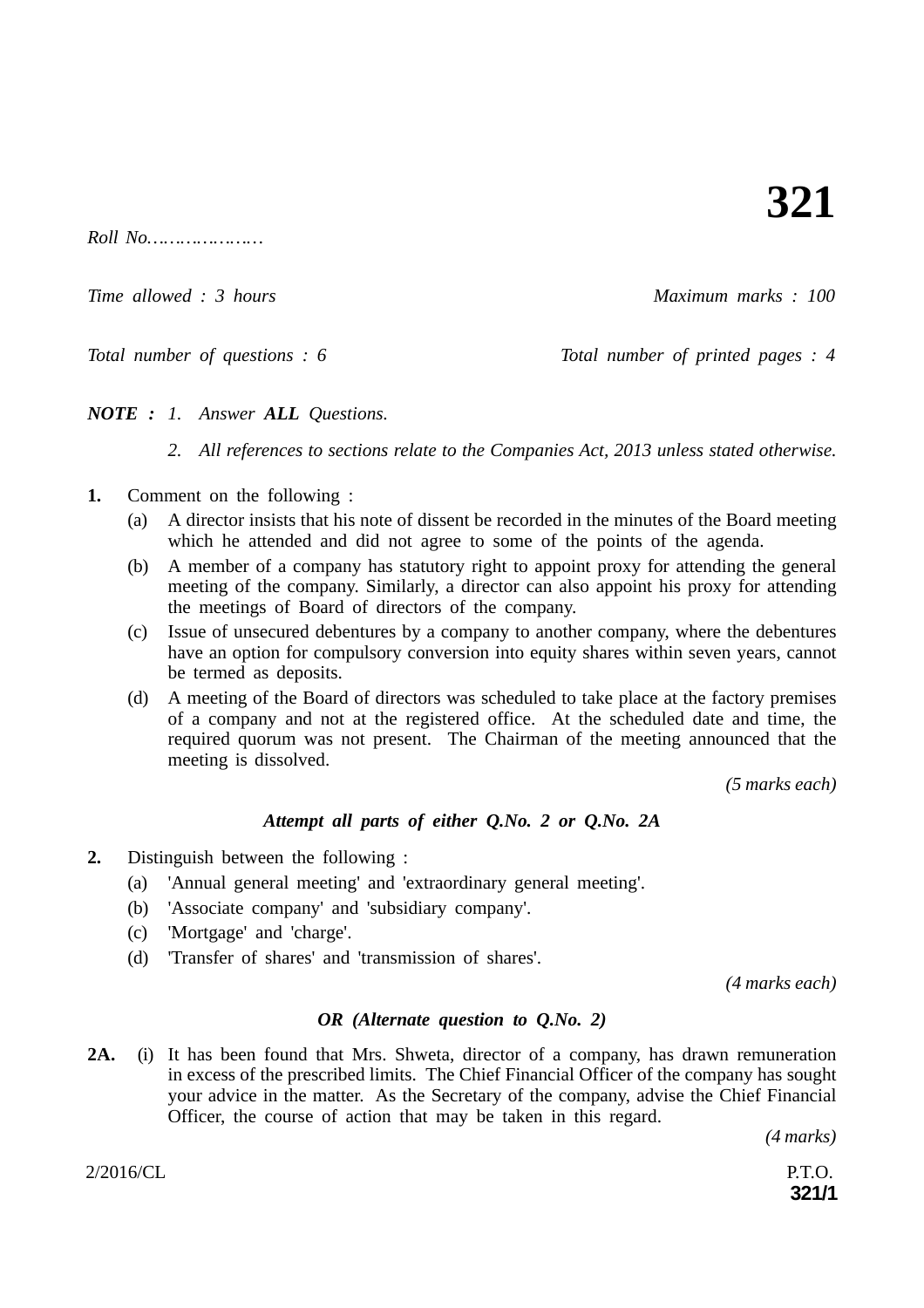# **321**

(ii) There are seven shareholders in a private limited company having registered office in Chennai. Six shareholders are French nationals and belong to the same family holding an aggregate of 95% voting rights. These shareholders are unable to come down to Chennai and wish to hold the company's annual general meeting in Paris. Advise whether the meeting can be held in Paris.

*(4 marks)*

(iii) Kamal, the promoter of Desire Ltd., has incurred  $\bar{\tau}$ 1 lakh for formation of the company. The company refuses to pay all the expenses so incurred by Kamal since the company does not have any provision in the Articles of Association for such payment. Advise Kamal regarding the remedy available to him for his claim.

*(4 marks)*

(iv) Divine Industries (Pvt.) Ltd. has a turnover of  $\overline{5}350$  crore during the financial year 2014-15. The bankers of the company have advised the company to compulsorily appoint a woman director in the company as required under the Companies Act, 2013. Referring to the provisions of the Act, examine the validity of the banker's advice. What would be your answer in case the company in question is a public limited company ?

*(4 marks)*

## *Attempt all parts of either Q.No. 3 or Q.No. 3A*

- **3.** (a) Peculiar Ltd., an unlisted company, did not prepare its financial statements for the year ended  $31^{\degree}$  March, 2016 in conformity with some of the mandatory accounting standards. With reference to the provisions of the Companies Act, 2013, state the responsibilities of the directors and statutory auditors of the company in this regard.
	- (b) A three-year old producer company wants to donate some amount. Advise the company as to how and for what purposes such donation can be made. What are the monetary restrictions in this regard ? In this context you are also informed that the net profit of the producer company for the last accounting year was  $\bar{\tau}$ 12 lakh.
	- (c) At the annual general meeting of Soya Ltd., a matter was to be transacted by passing a special resolution. Out of 40 members present, 20 voted in favour of the resolution, 5 voted against it and 5 votes were found invalid. The remaining 10 members abstained from voting. The Chairman of the meeting declared the resolution as passed. Referring to the provisions of the Companies Act, 2013, examine the validity of the Chairman's declaration.
	- (d) Suresh, a member of Ruchi Ltd., wants to inspect the register of deposits maintained by the company as required under the provisions of the Companies Act, 2013. The company refused to provide the register for inspection without assigning any reason. Referring to the provisions of the Act, examine the validity of the company's refusal. What shall be your answer if the same Register is demanded by the statutory auditors of the company for inspection and for their audit ?

2/2016/CL Contd ........ *(4 marks each)*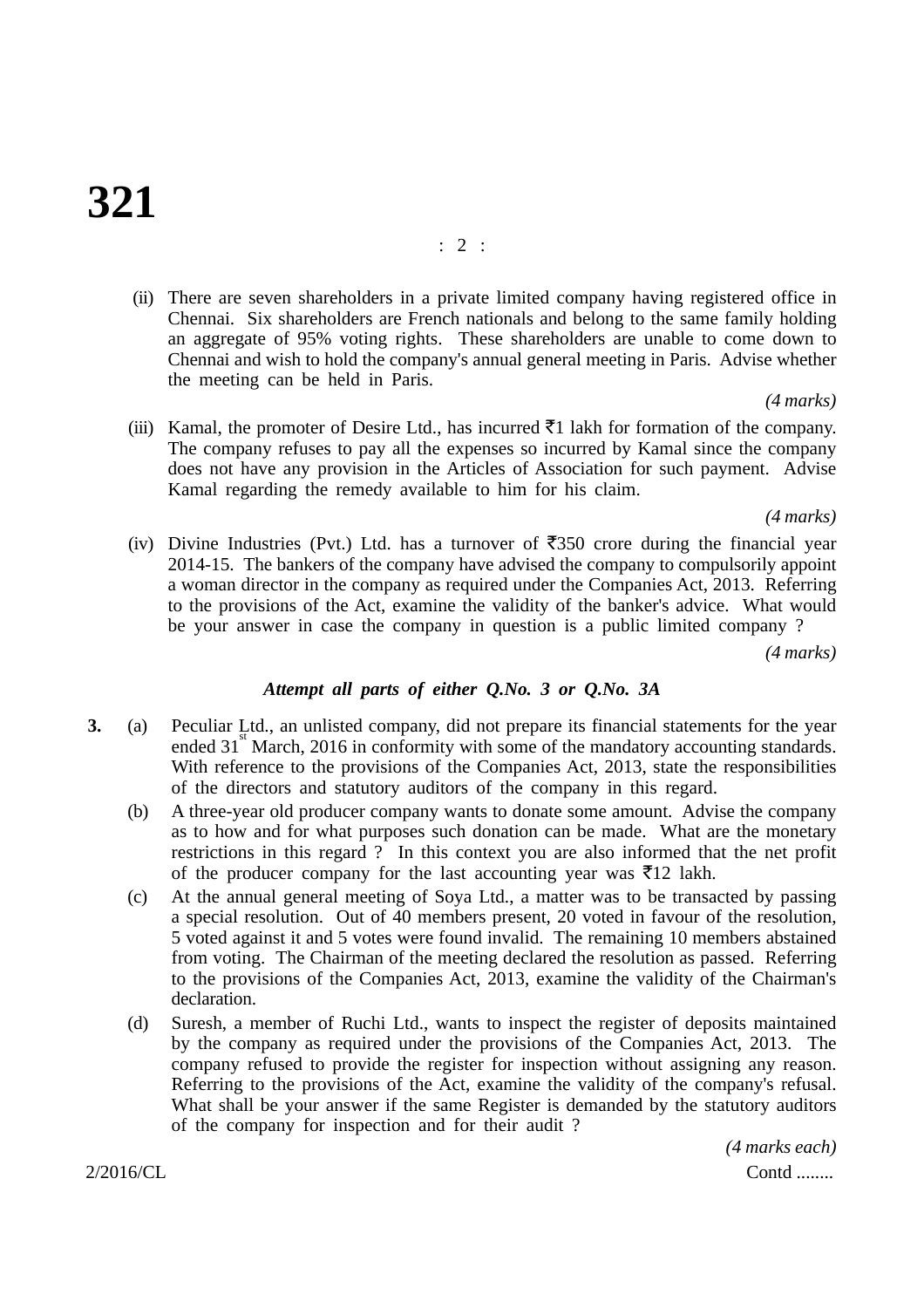## : 3 :

## *OR (Alternate question to Q.No. 3)*

- **3A.** (i) Novel LLP, Trademark & Patent Attorneys, have been successfully running their business for the last five years. They have fixed assets in the form of intangibles (software) worth  $\overline{575}$  lakh in their balance sheet. Advise as to whether their accounts are to be audited.
	- (ii) Out of 9 directors in Rooftop Ltd., 5 are Indian nationals, 3 are foreign residents and one is a person of Indian origin. The articles of the company stipulate that quorum for a Board meeting shall be 5 directors of which at least one director shall be a foreign resident. Referring to the provisions of the Companies Act, 2013, examine the validity of the above provision in the articles.
	- (iii) Board of directors of KM Ltd. proposes to transfer 11.33% of the net profits of the company for the financial year 2015-16 to general reserves. Examining the provisions of the Companies Act, 2013, advise the Board whether it can go ahead with its proposal.
	- (iv) Priya, a nominee director on the Board of Aroma Ltd., a listed company, informed the Board of directors during a Board meeting that the next annual report of the company shall contain a 'Management Discussion and Analysis Report'. You being the Company Secretary have been asked by the Board to prepare the said report. State the matters you would include in the report.

*(4 marks each)*

- **4.** (a) Ria Technologies Ltd. was incorporated 10 years back. The Board of directors now wants to change its name to Ria Systems Ltd. Draft a notice and the explanatory statement for calling an extraordinary general meeting of the company for change of its name, assuming relevant data.
	- (b) Barkha Ltd. has four directors on its Board. A Board meeting was convened which was attended by only two directors, where Rekha was appointed as an additional director. Rekha is related to both the directors. Referring to the provisions of the Companies Act, 2013, examine the validity of the appointment.
	- (c) Rise Ltd., a company with diversified interests, has constituted Investor Education and Protection Fund as required under the provisions of the Companies Act, 2013. The company has so far not deposited any amount to the fund. The President (Finance) has asked you, the Company Secretary, to submit a note on amounts payable to the credit of the fund and the period within which amount shall be paid. Prepare the said note.
	- (d) Six persons are the only members of Tab (Pvt.) Ltd. All of them went to USA on a pleasure trip by aeroplane. On the way, the plane crashed and all the six members died. Does Tab (Pvt.) Ltd. still exist ? Decide.

*(4 marks each)*

 $2/2016/CL$  P.T.O.

**321/2**